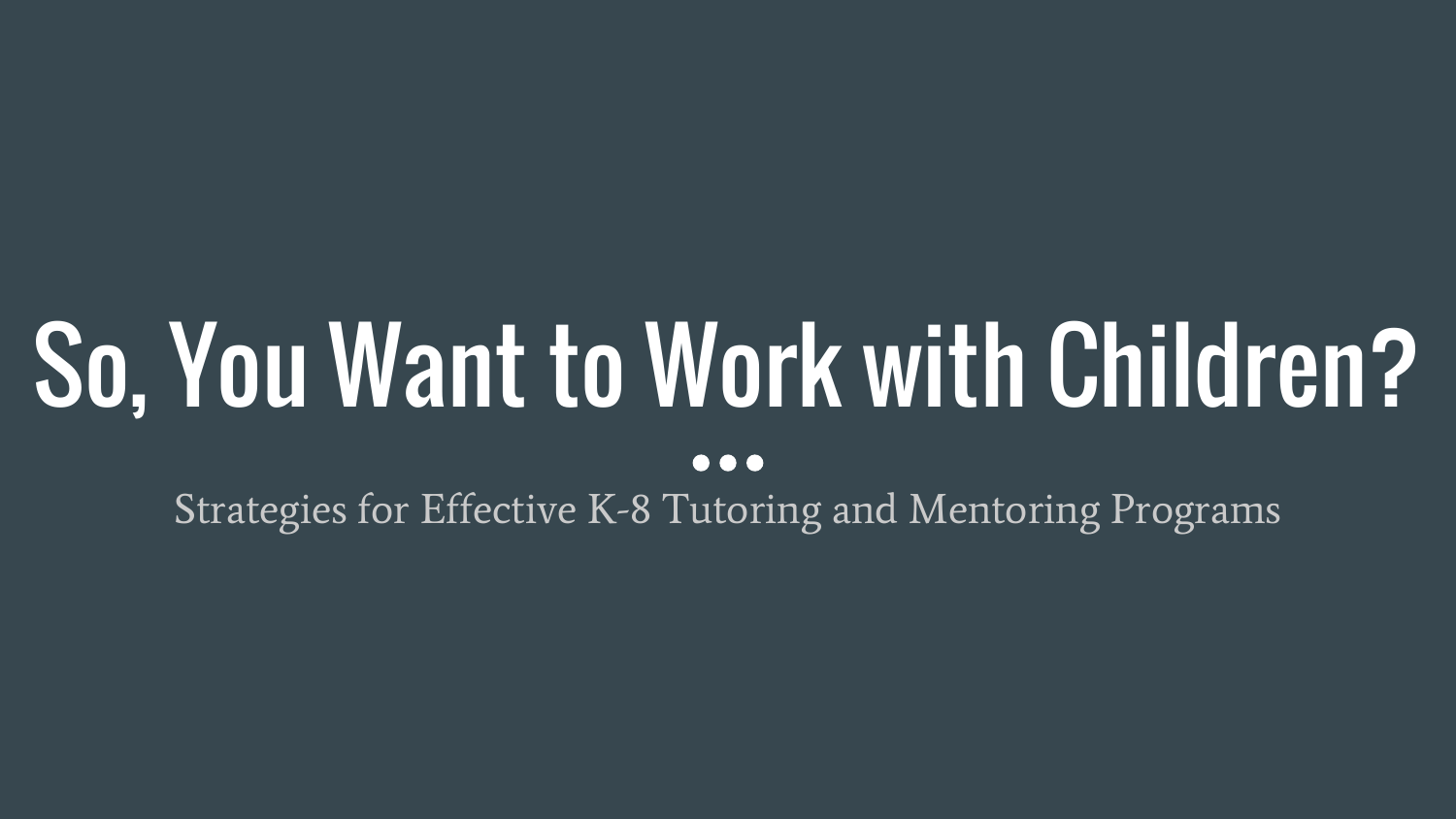# Strategies for Tutoring in Reading

• The Challenge: Students who can read individual words but can't tell you what they've just read. • The Goal: Make explicit the strategies that good readers use.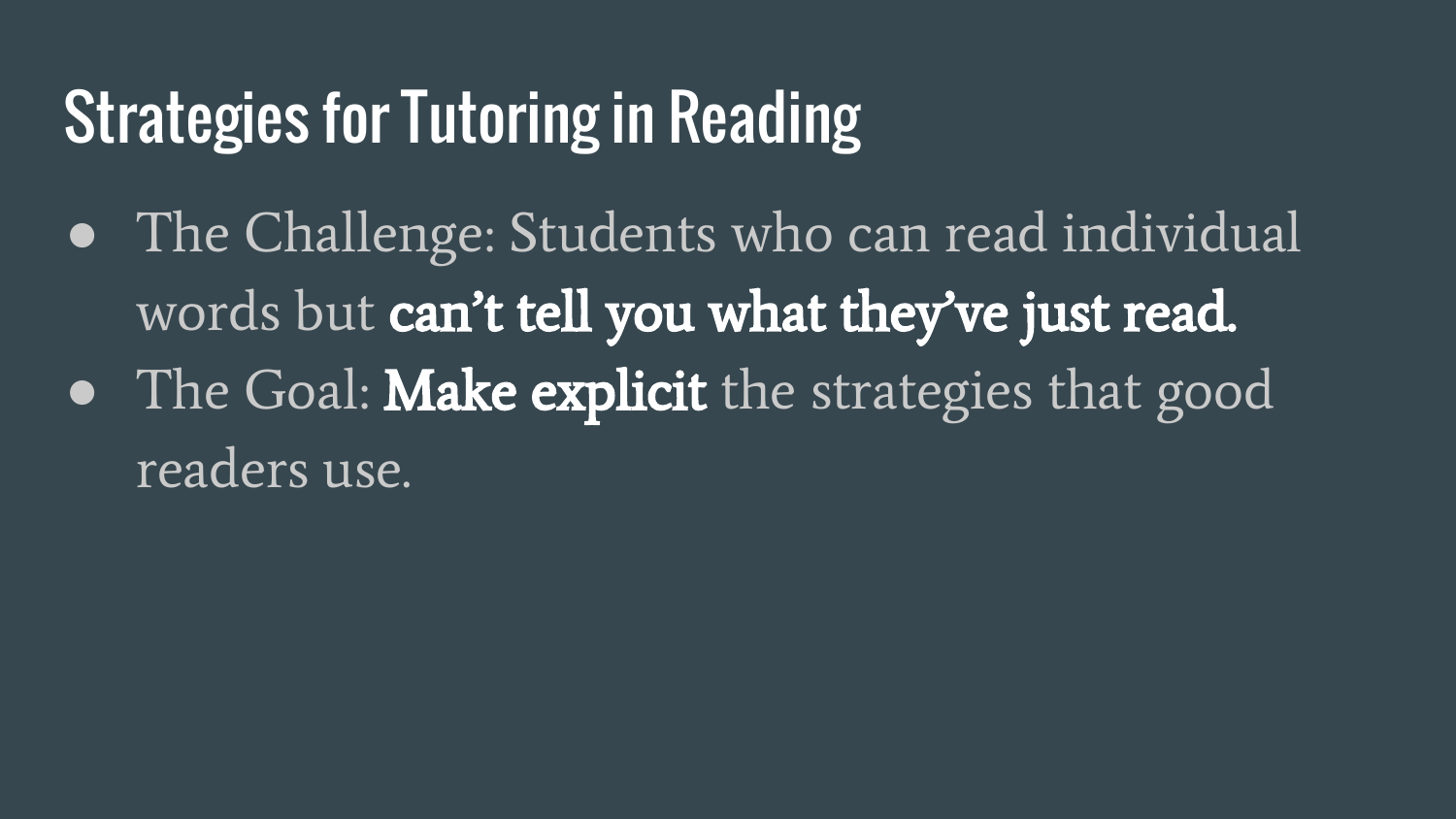# Strategy: Preview the Text

- Title, headings, graphics, etc.
- Make predictions, set a purpose and connect to prior knowledge
	- What do you think this text will be about?
	- KWL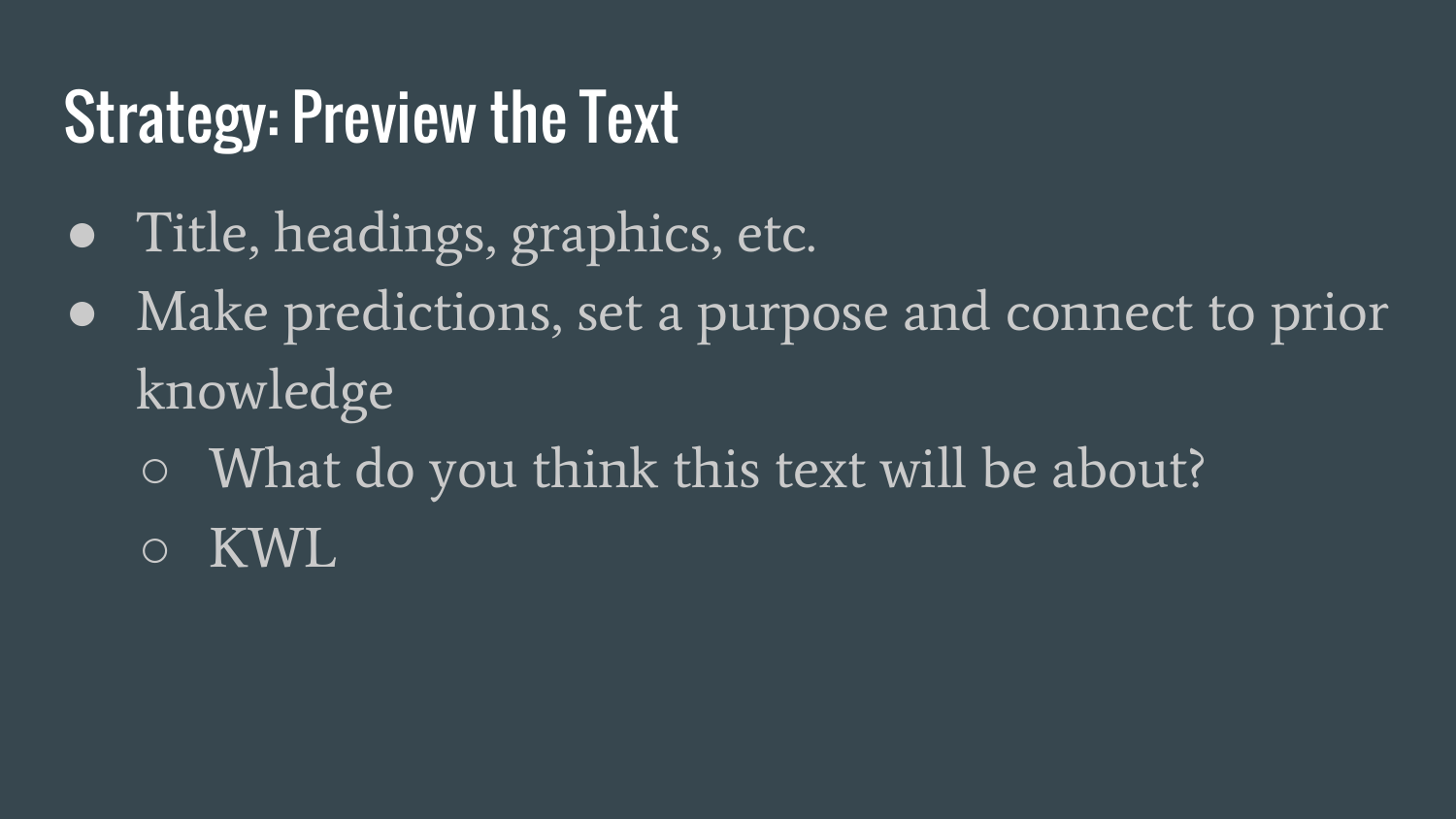# **Strategy: Preview the Text**

| What I Know | What I Want to Know | What I Learned |
|-------------|---------------------|----------------|
|             |                     |                |
|             |                     |                |
|             |                     |                |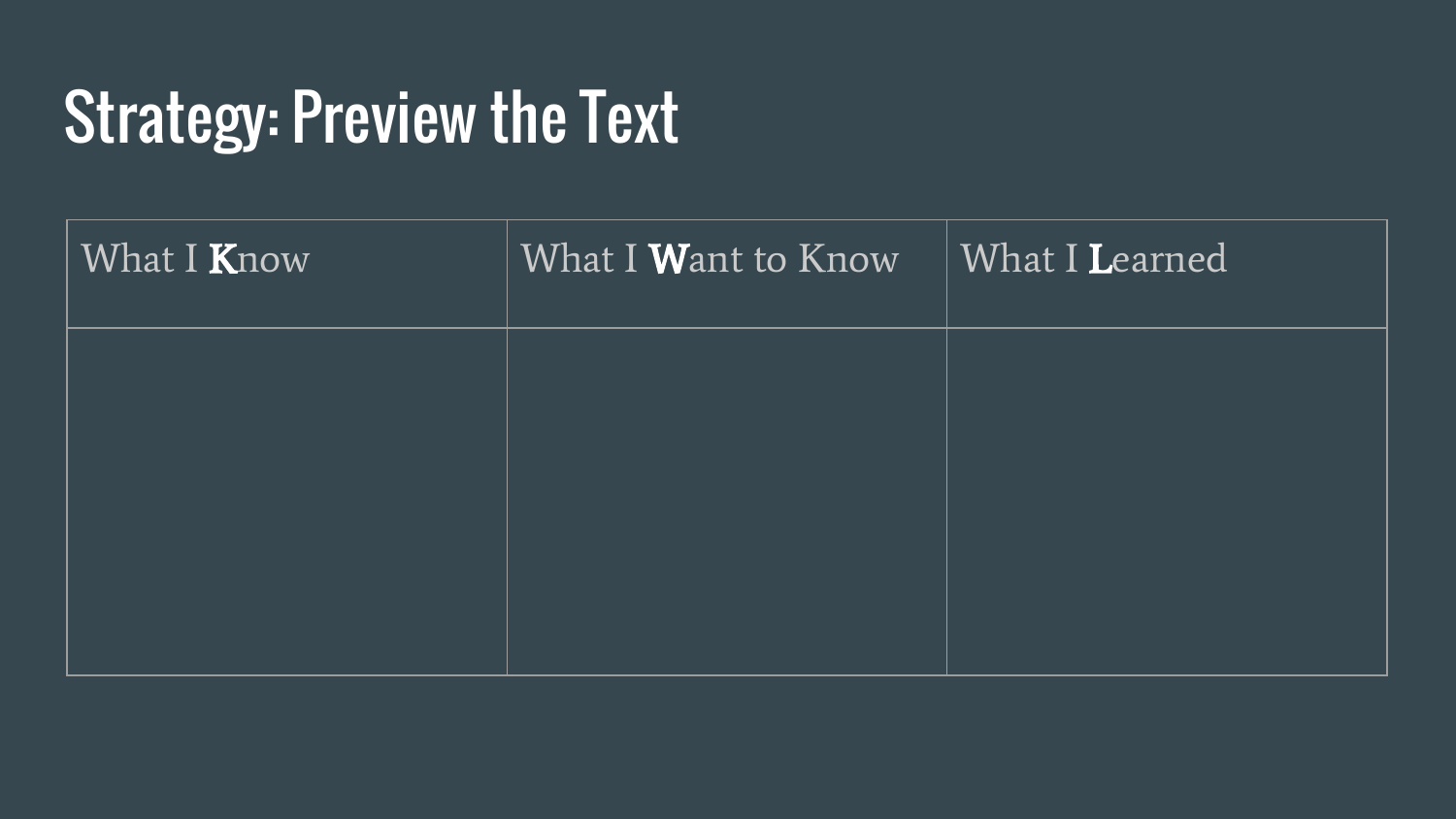# Strategy: Make Connections

- **●** Text-to-Self
- **●** Text-to-Text
- **●** Text-to-World
- What does this text remind you of
	- in your own life?
	- in other texts you've read?
	- in the world?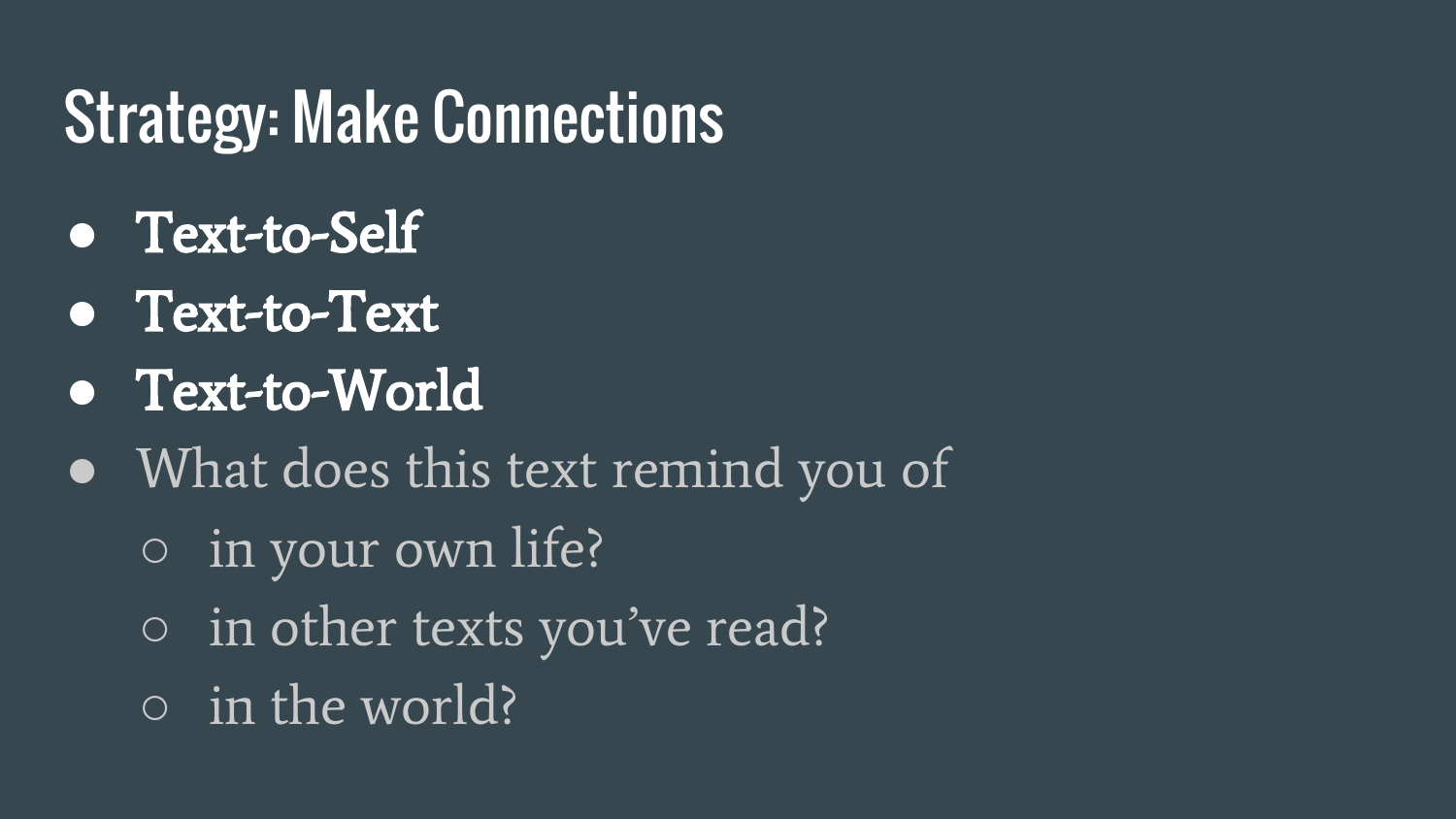# Strategy: Make Connections

"After school, my sons and their friends participate in enriching programs like sports, music, art, science and chess. They receive assistance with homework. They have a quiet room in which to study. In the summer, their love of learning is enhanced through inspiring camps and travel."

"For some teens, gangs and guns exist in a pretend world, cool to see on TV. For other teens, gangs and guns are too real, having claimed an older brother; they are a daily temptation to resist."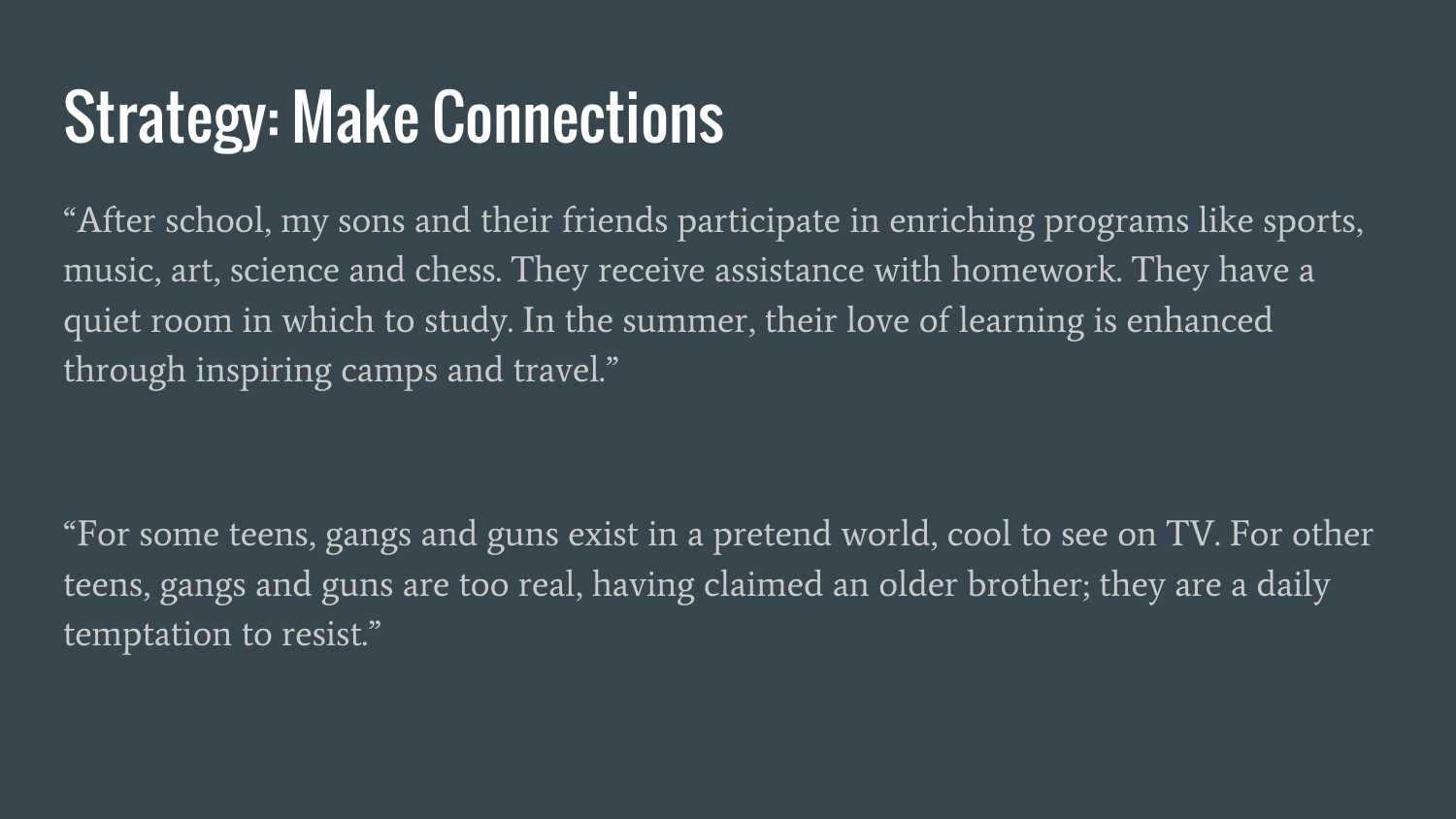# Strategy: Ask Questions

- What did you wonder about as you read?
- What parts confused you?
- What would you like to know more about?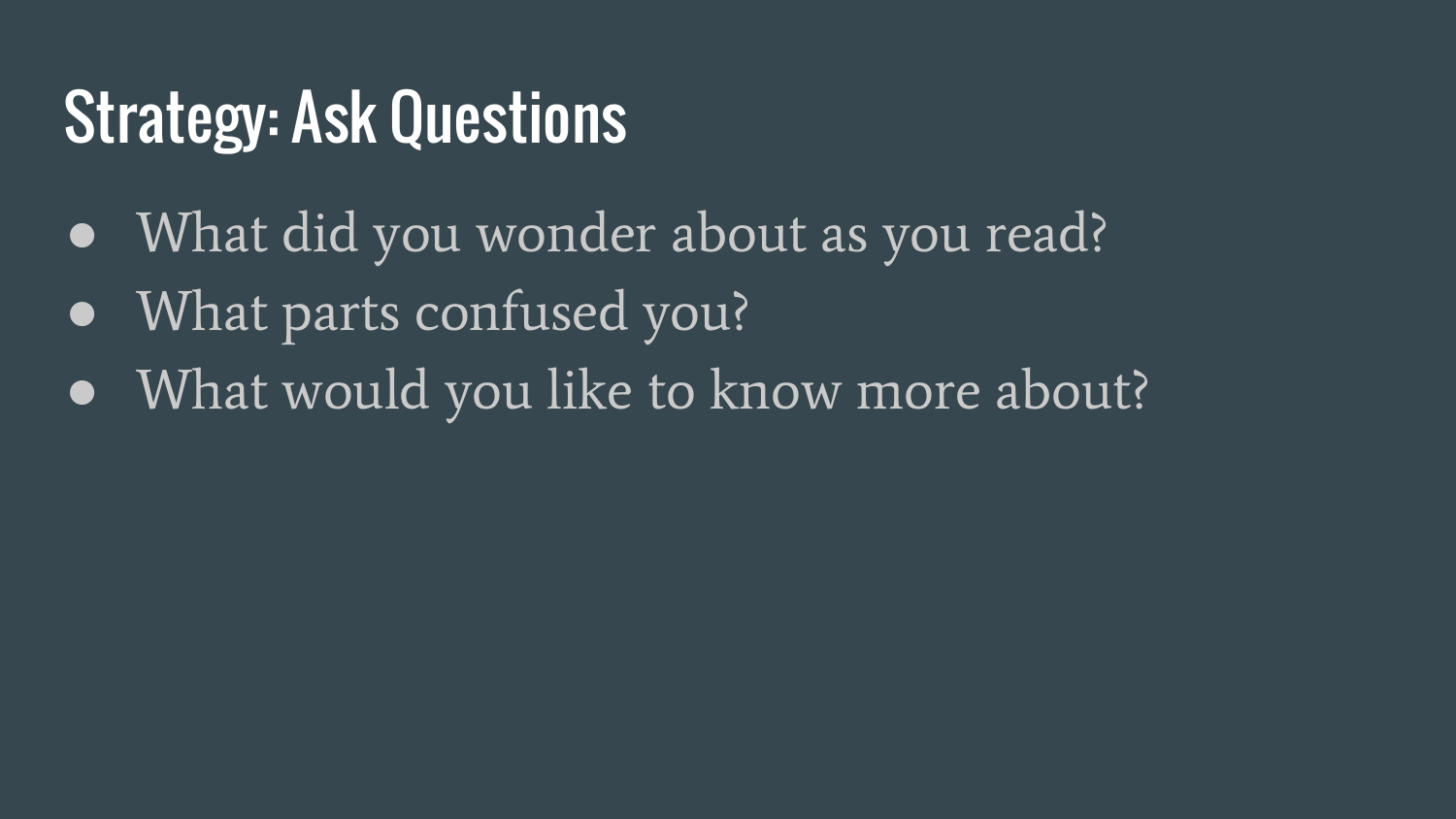# Strategy: Ask Questions

"I am the parent of two children in the Palo Alto school district. During the day I am the executive director of the Boys & Girls Clubs in East Palo Alto, eastern Menlo Park, and Redwood City, where two-thirds of the students are not graduating from high school."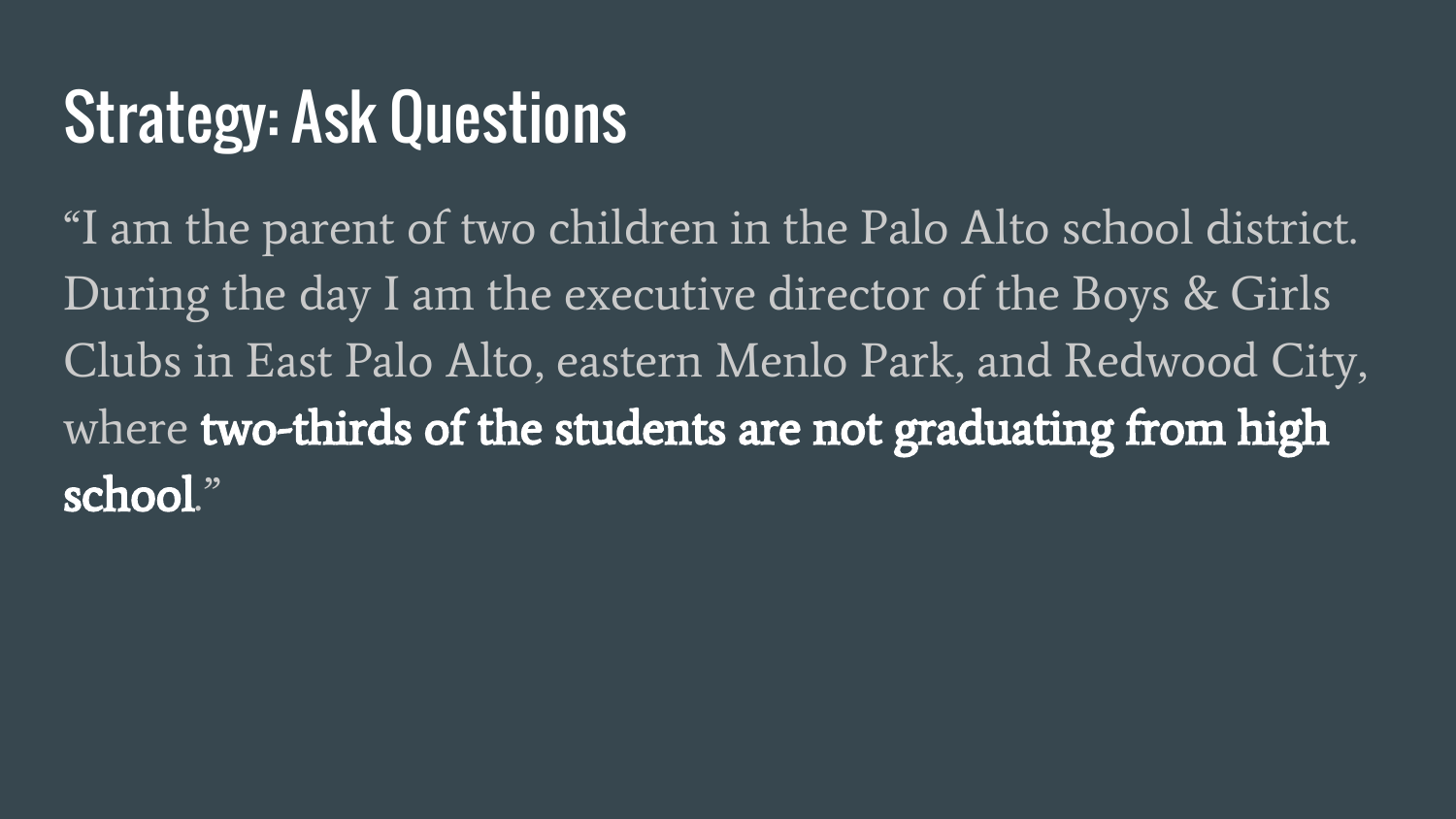# To Review...

- 1. Preview the Text
- 2. Make Connections
- 3. Ask Questions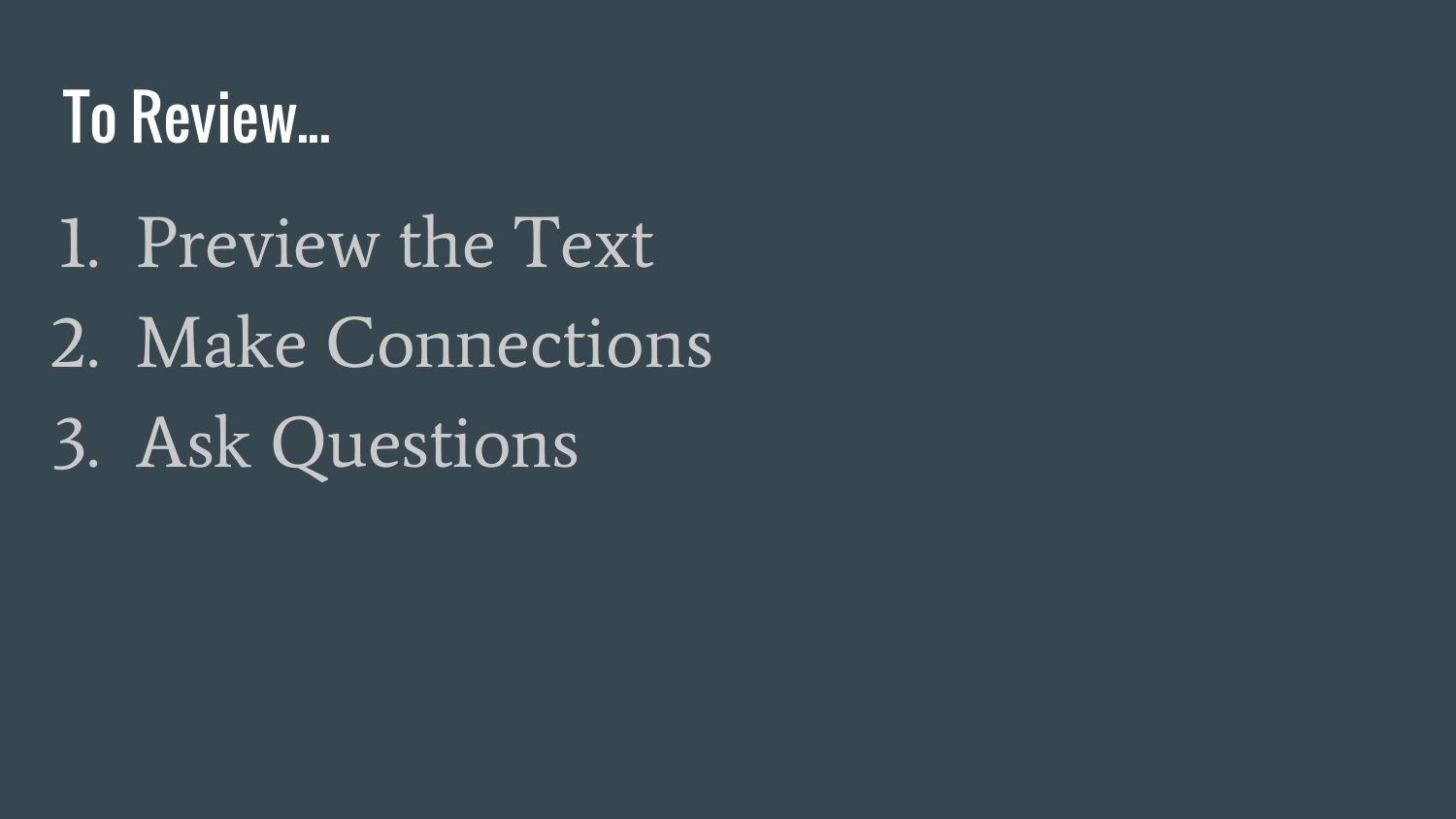#### Strategies for Tutoring Students in Math

A student you're working with says,

"I don't know how to do this problem." What should you say and/or do?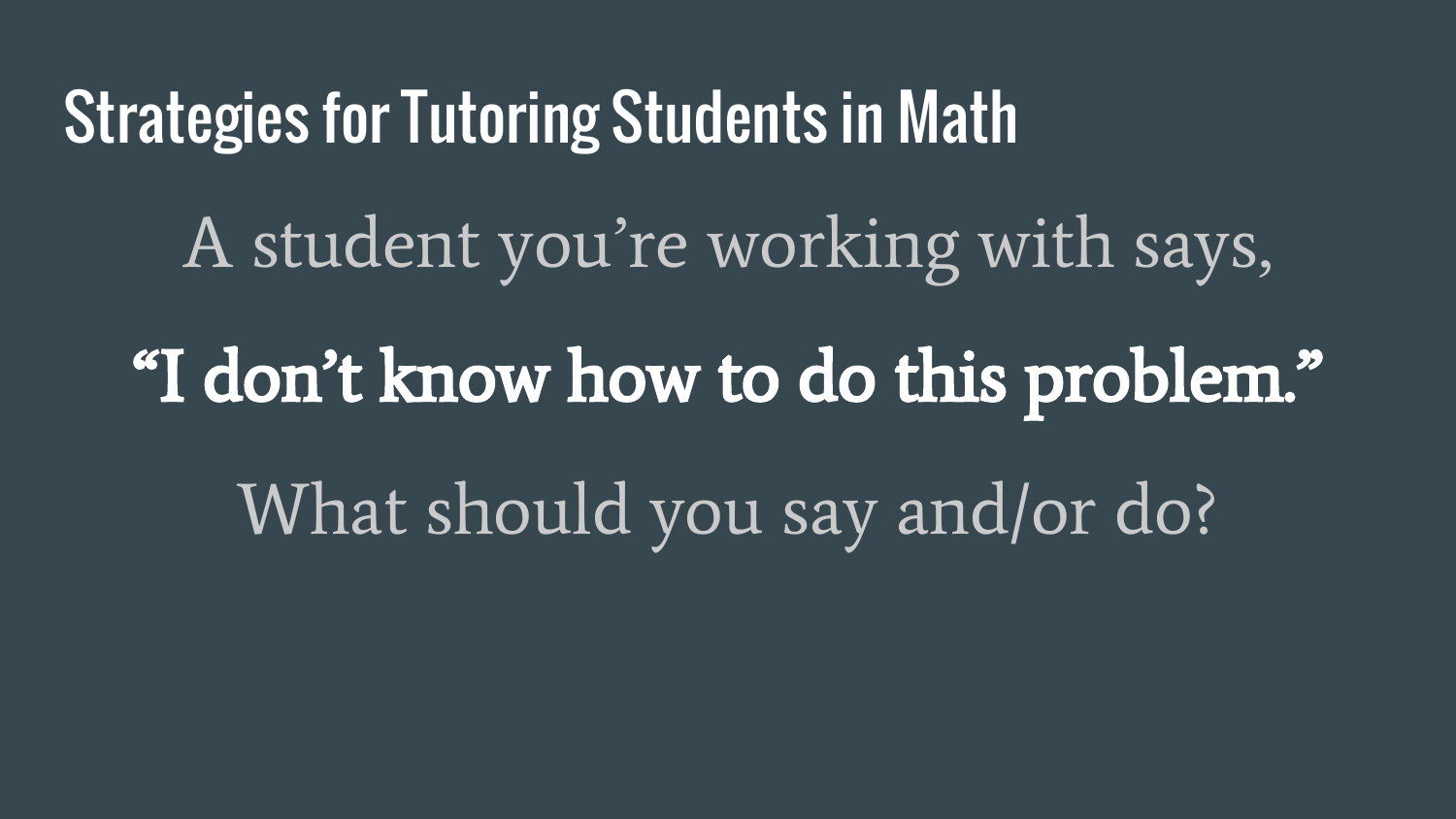# Let your students struggle. Yes, really.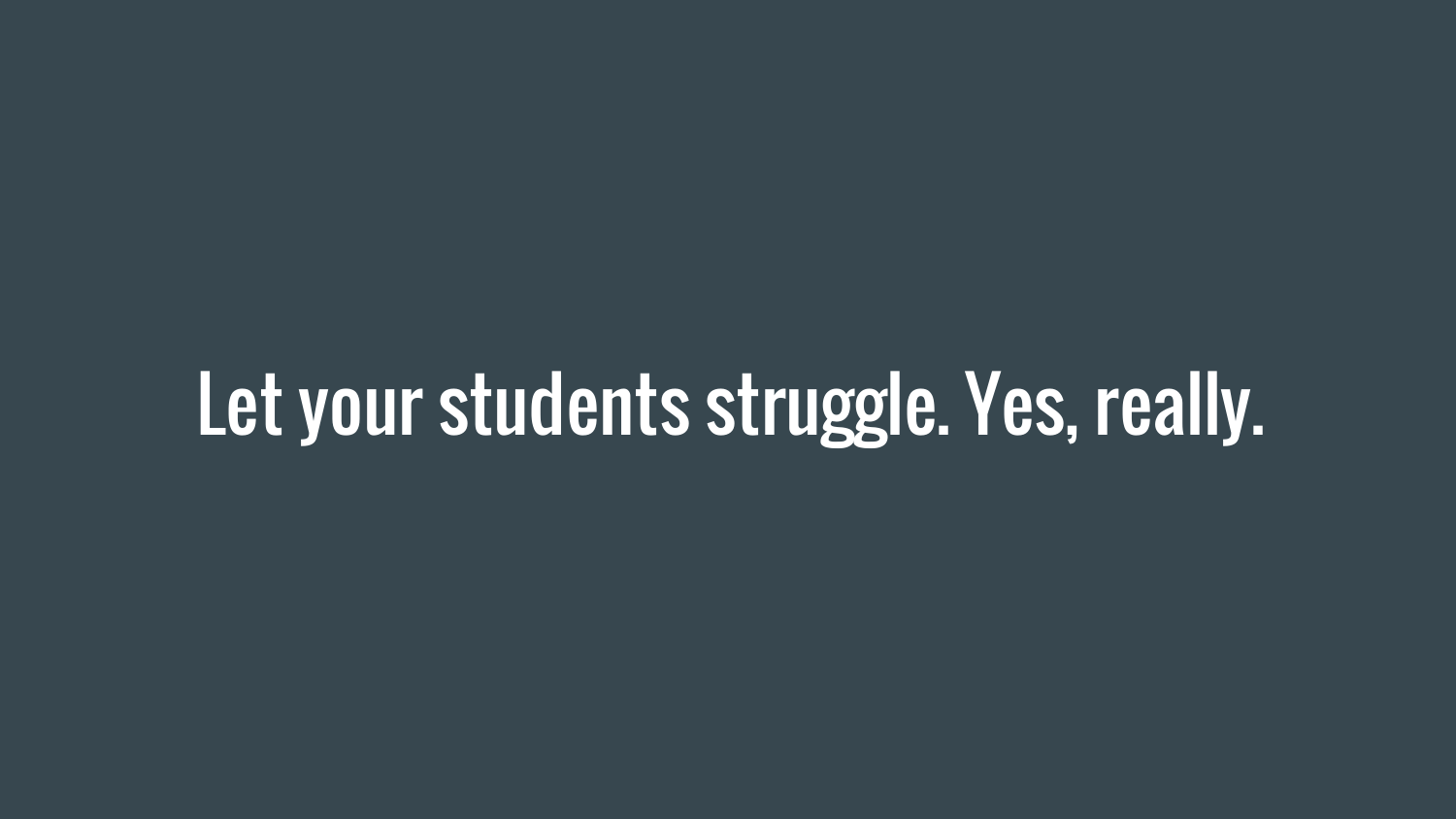# Goals of Math Tutoring

- Problem solving skills
- Self-efficacy
- Persistence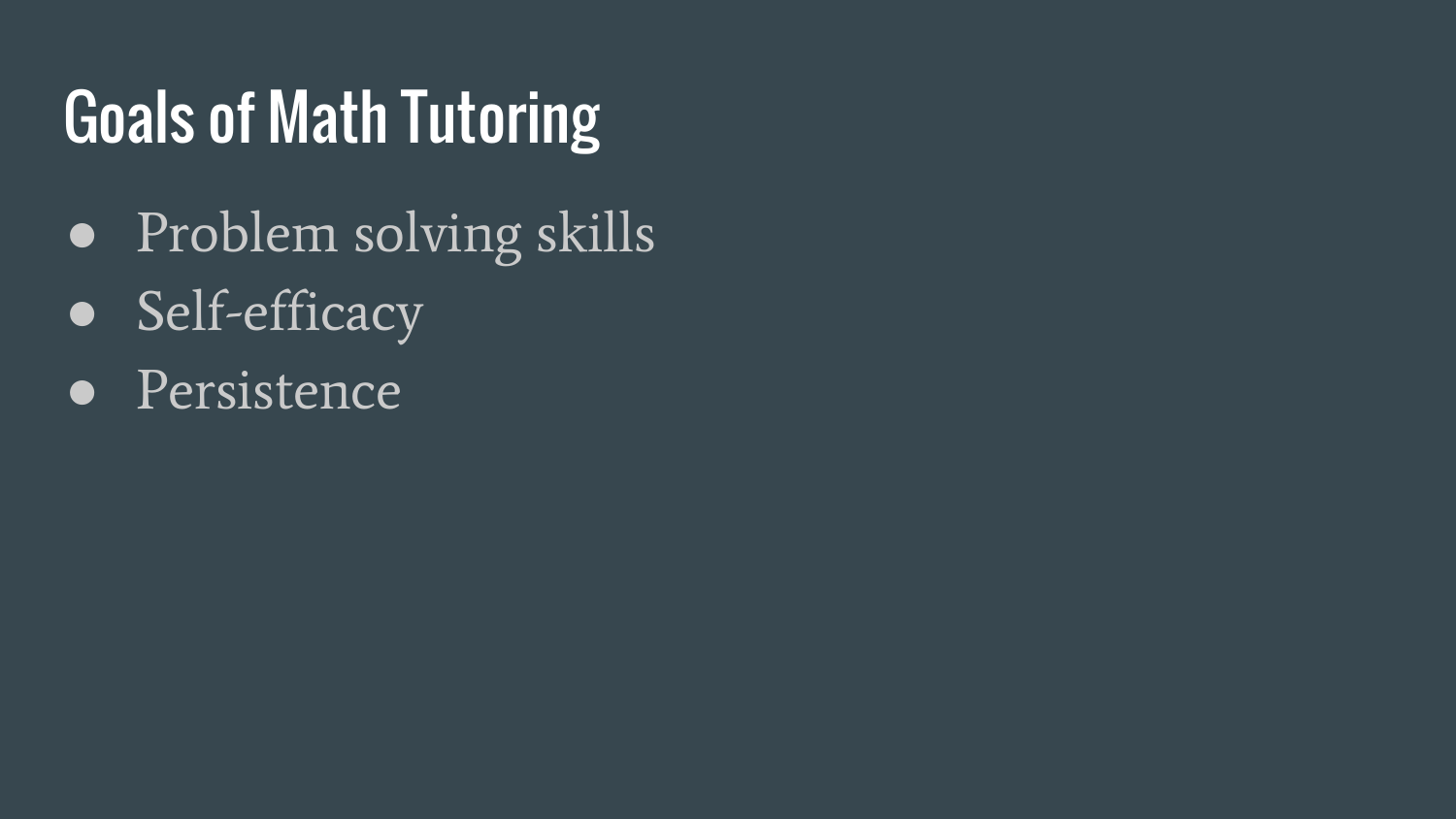You don't have to be an expert. There's a teacher for that.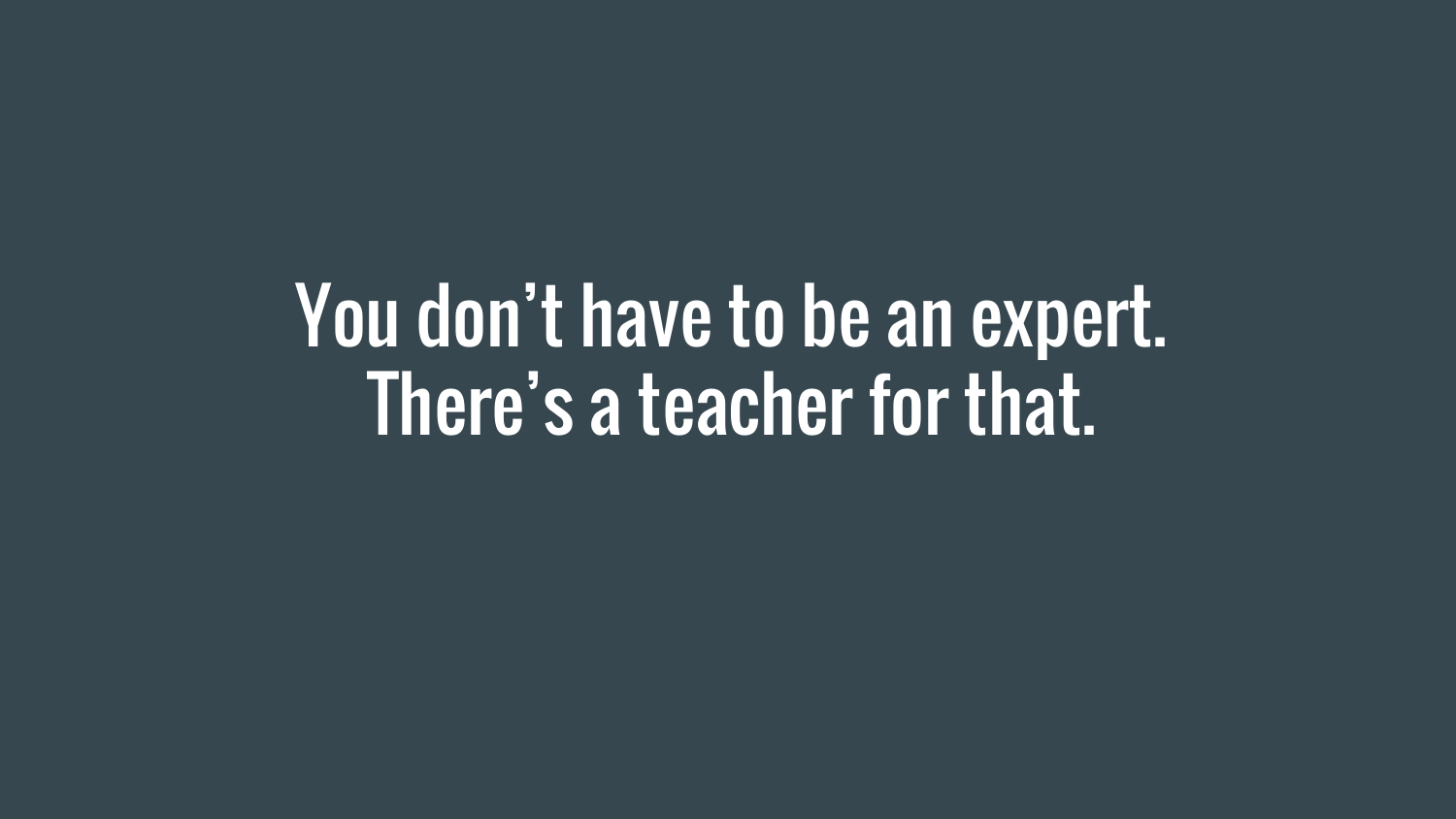# Know your role

- Effective **teachers** have years of training, years of experience, and extensive content knowledge.
- A tutor's role is that of a coach and/or cheerleader. A strong relationship is key!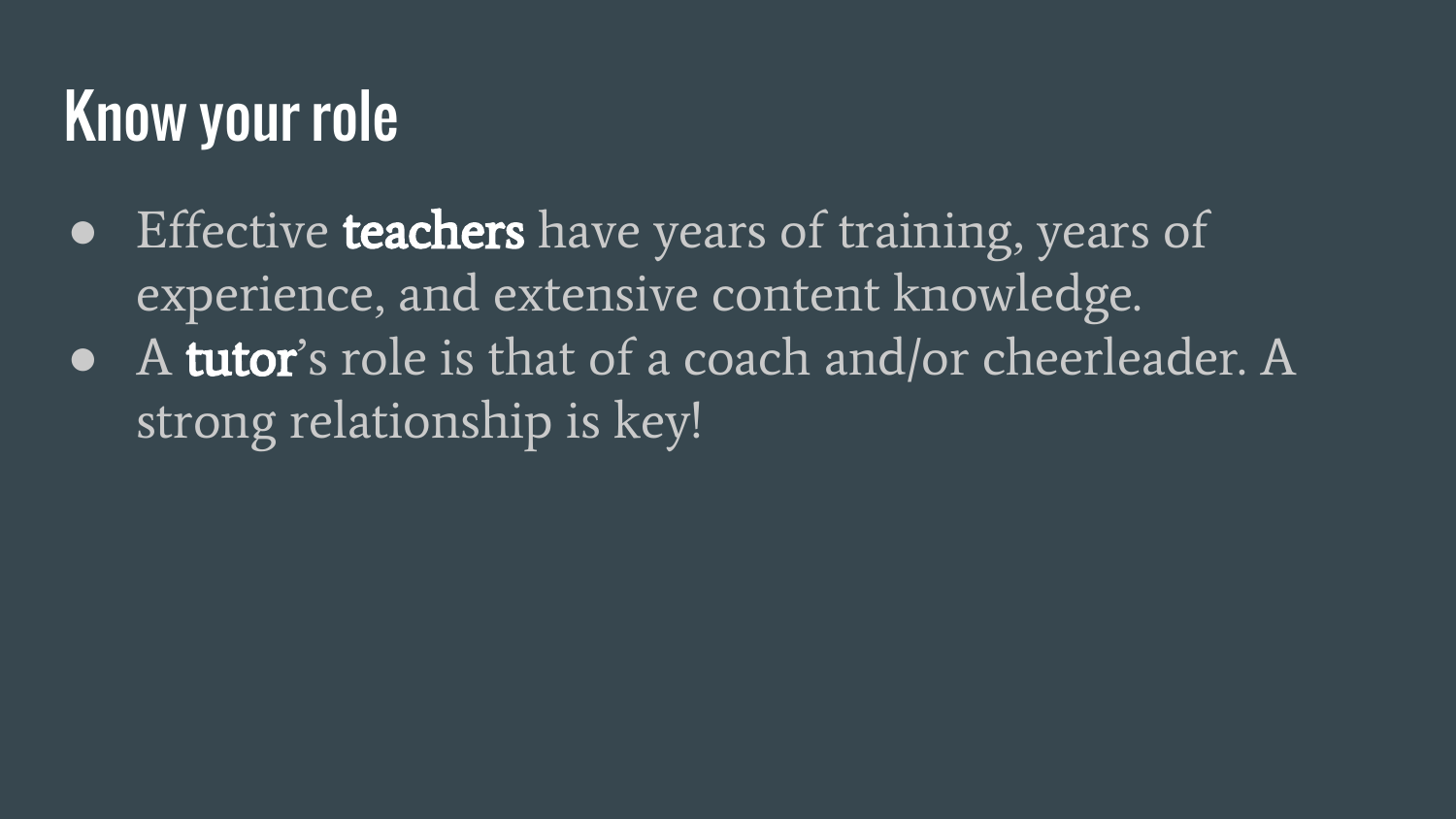## So, what am I supposed to do?

- Use questions to draw students out:
	- Where could you begin?
	- What have you tried so far? How did that work?
	- What else could you try?
- Show interest in student's ideas/process. Let him/her teach you!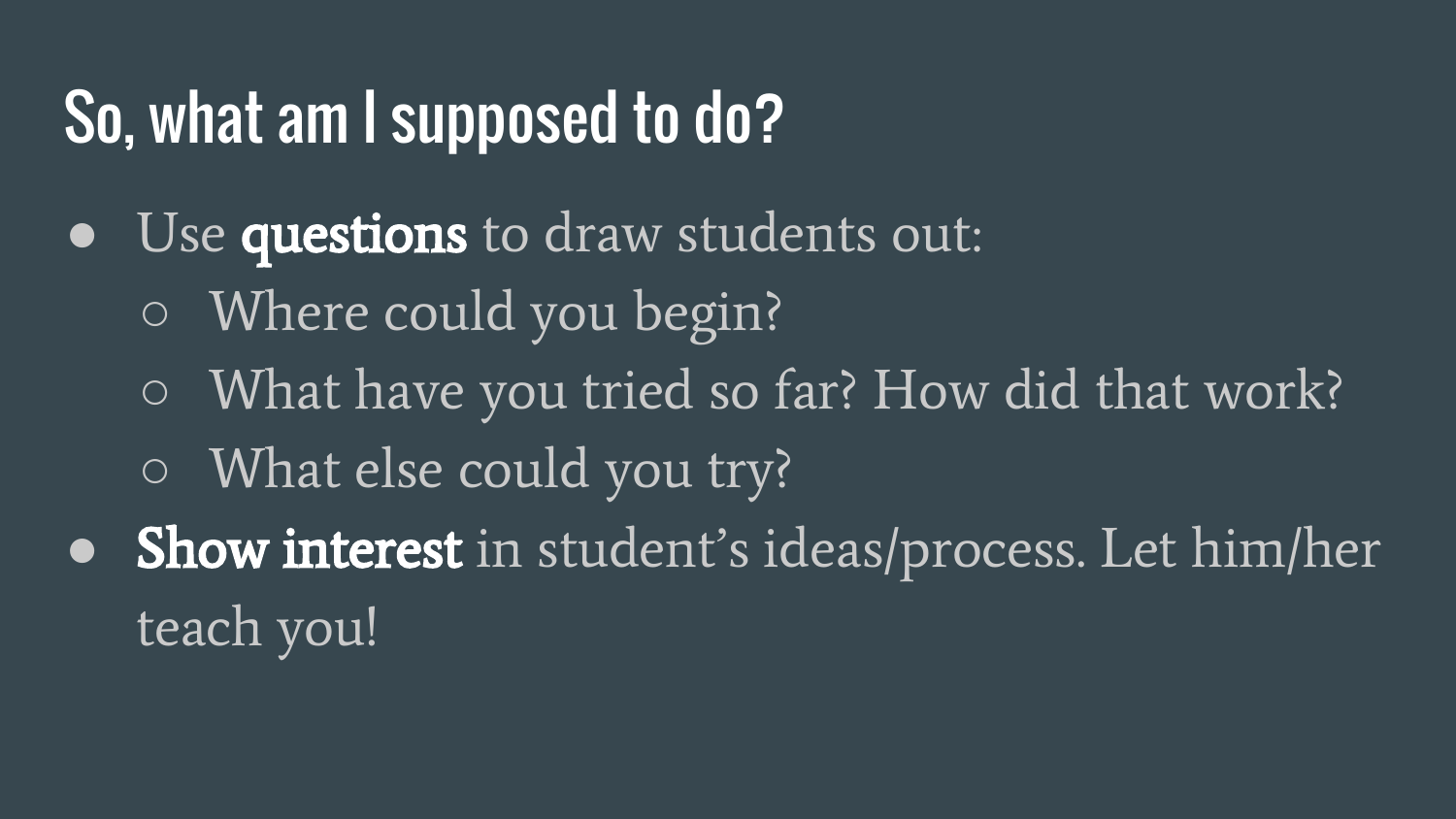# So, what am I supposed to do?

- Praise
	- Be specific
	- $\circ$  Emphasize effort, not traits/abilities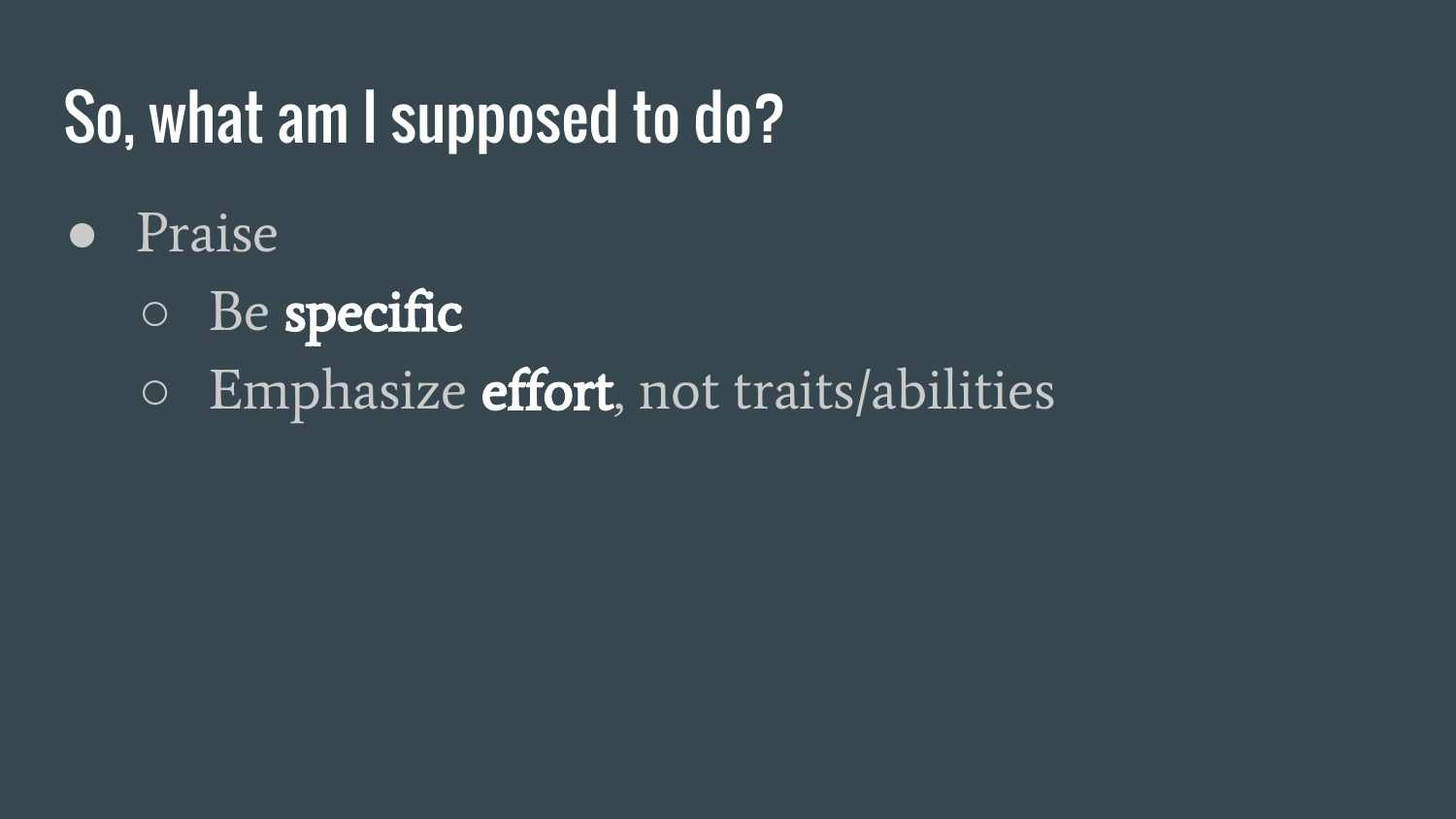## But my student is really stuck!

- Help students use available resources (e.g., textbook) to answer their own questions.
- Pay attention to when the student gets stuck and share this with the teacher. This is valuable information!